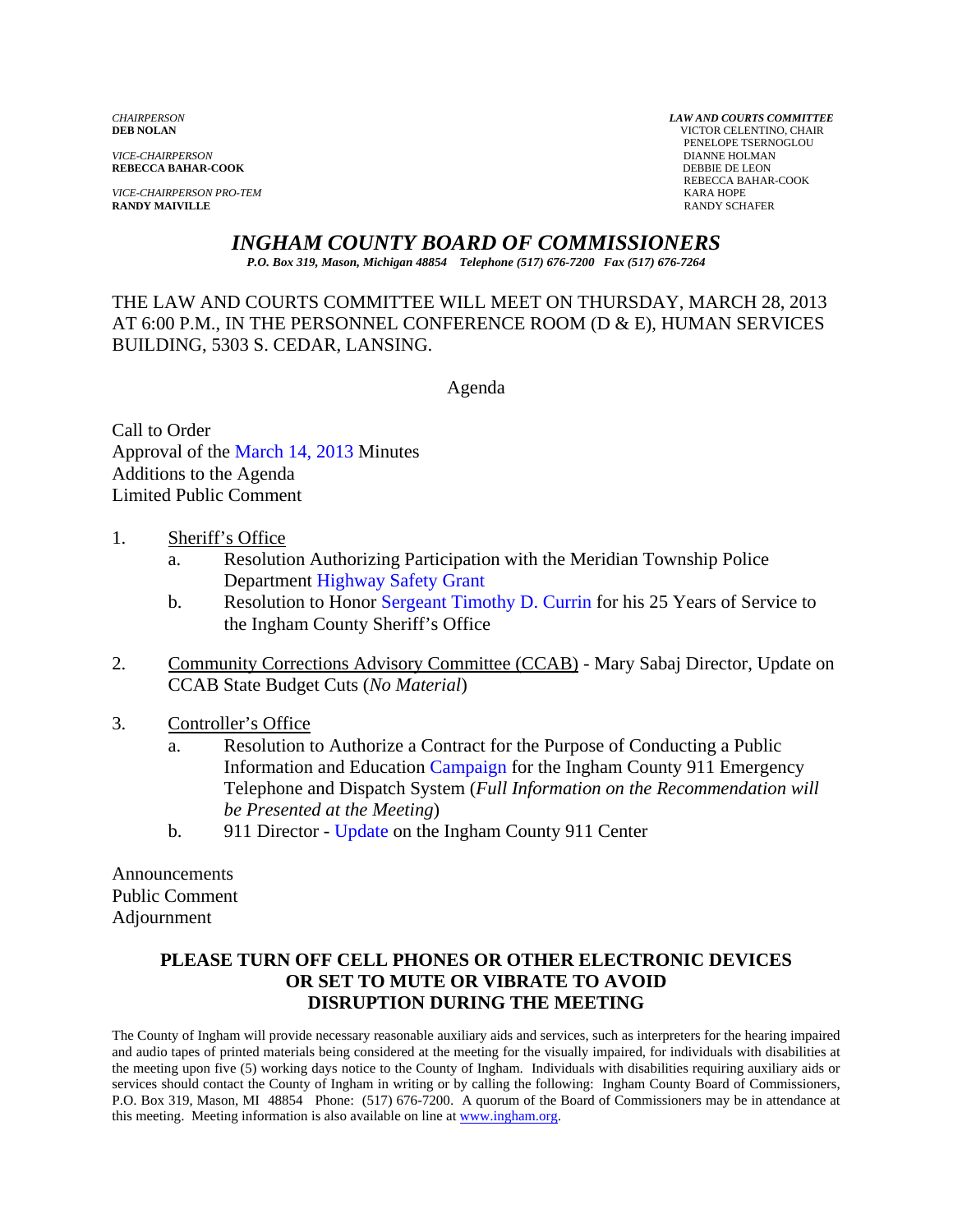#### LAW & COURTS COMMITTEE March 14, 2013 **Minutes**

<span id="page-1-0"></span>

| <b>Members Present:</b> | Victor Celentino, Penelope Tsernoglou, Dianne Holman and Kara Hope |
|-------------------------|--------------------------------------------------------------------|
| Members Absent:         | Rebecca Bahar-Cook, Debbie De Leon and Randy Schafer               |
| Others Present:         | John Neilsen, Lance Langdon and Hong-Phuc Dang                     |

The meeting was called to order by Chairperson Celentino at 6:01 p.m. in the Personnel Conference Room "D & E" of the Human Services Building, 5303 S. Cedar Street, Lansing.

Approval of the February 28, 2013 Law & Courts Minutes The February 28, 2013 Law & Courts Minutes were approved as submitted.

Additions to the Agenda None.

Limited Public Comment None.

1. Friend of the Court - Resolution Honoring Mary Jo Carroccio

MOVED BY COMM. HOLMAN, SUPPORTED BY COMM. HOPE, TO APPROVE THE RESOLUTION HONORING MARY JO CARROCCIO.

MOTION CARRIED UNANIMOUSLY. Absent: Comms. Bahar-Cook, De Leon and Schafer

- 2. Sheriff's Office
	- a. Resolution Authorizing the Ingham County Sheriff's Office to Contract with Delhi Township for Parks Police Services with Seasonal Part Time Deputies

MOVED BY COMM. TSERNOGLOU, SUPPORTED BY COMM. HOPE, TO APPROVE THE RESOLUTION AUTHORIZING THE INGHAM COUNTY SHERIFF'S OFFICE TO CONTRACT WITH DELHI TOWNSHIP FOR PARKS POLICE SERVICES WITH SEASONAL PART TIME DEPUTIES.

Chairperson Celentino noted that this was successful last summer and the Township requested the service again. Comm. Hope stated that she inquired about the decision by the Township to use Deputies instead of private security. She explained what she heard is even though costs are slightly more to use Deputies in the Parks the Township is getting what they pay for. In other words the Deputies are more experienced, professional, and proactive in the primary area of patrol. In addition, they help curtail vandalism and mischief elsewhere in the Township because Deputies are in communication with other Deputies. She expressed her support for this resolution further stating this is an example of government using public resources effectively.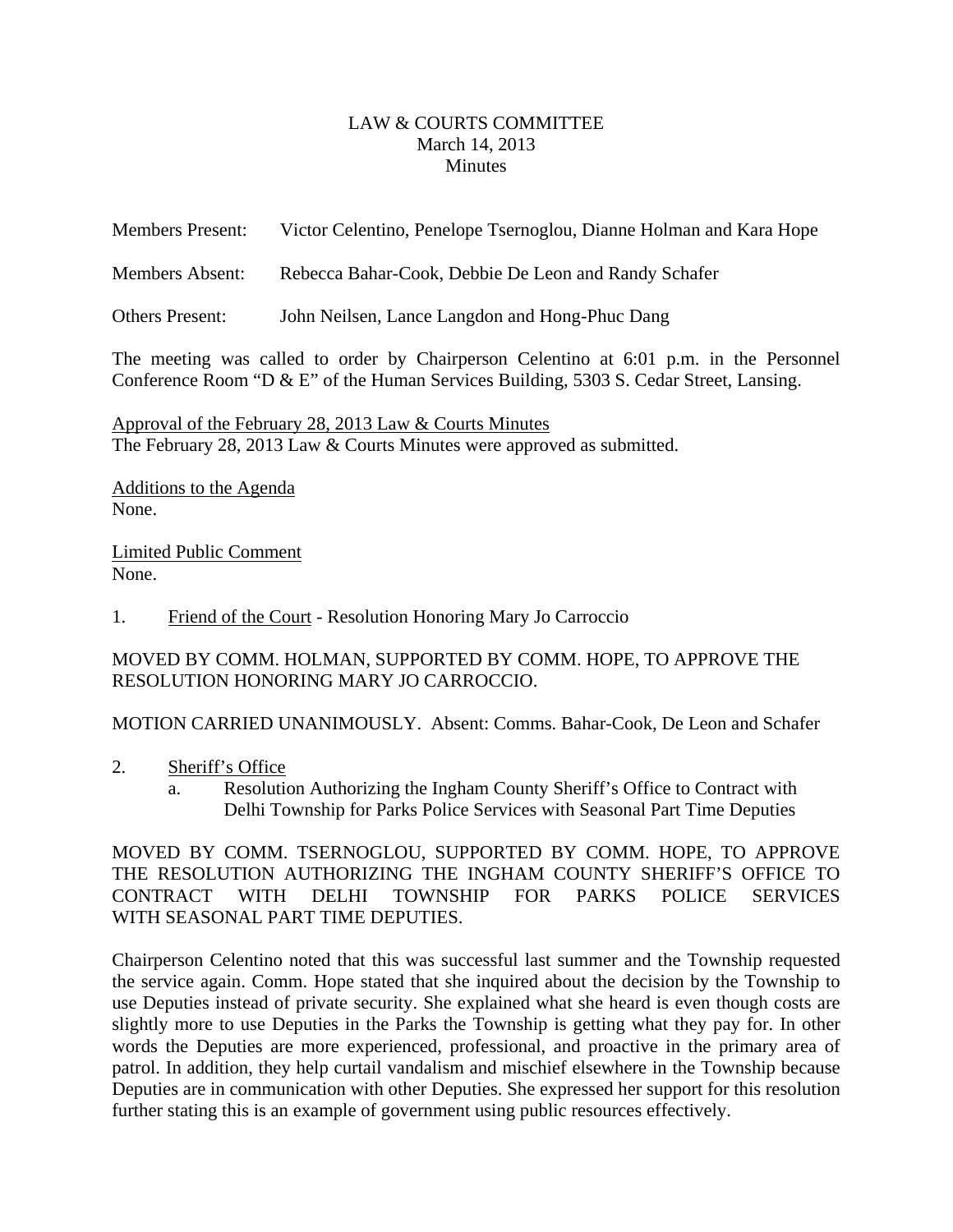MOTION CARRIED UNANIMOUSLY. Absent: Comms. Bahar-Cook, De Leon and Schafer

b. Resolution to Accept State of Michigan Byrne JAG Grant Subcontract for an Ingham County Sheriff's Deputy Position with Tri-County Metro Narcotics Unit

MOVED BY COMM. HOPE, SUPPORTED BY COMM. HOLMAN, TO APPROVE THE RESOLUTION TO ACCEPT STATE OF MICHIGAN BYRNE JAG GRANT SUBCONTRACT FOR AN INGHAM COUNTY SHERIFF'S DEPUTY POSITION WITH TRI-COUNTY METRO NARCOTICS UNIT.

Mr. Neilsen informed the Committee that the Sheriff's Office asked if it was okay not to have a representative present at tonight's meeting because it is their awards banquet. Mr. Neilsen stated he advised them it was acceptable.

Mr. Neilsen commended the Sheriff's Office for seeking out grants to off-set the costs for this position. He noted the importance of this position and that it had been slated for elimination.

MOTION CARRIED UNANIMOUSLY. Absent: Comms. Bahar-Cook, De Leon and Schafer

- 3. Controller's Office
	- a. Resolution Authorizing Pagegate Interface Project for the 911 Center

MOVED BY COMM. TSERNOGLOU, SUPPORTED BY COMM. HOPE, TO APPROVE THE RESOLUTION AUTHORIZING PAGEGATE INTERFACE PROJECT FOR THE 911 CENTER.

Mr. Langdon described the benefits of the interface project along with the out-county Chiefs' interest.

MOTION CARRIED UNANIMOUSLY. Absent: Comms. Bahar-Cook, De Leon and Schafer

b. 911 Director - Update on the Ingham County 911 Center

Mr. Langdon informed the Committee of the number of new employees and that background checks are being completed. He expects job offers will be forthcoming and the Ingham County 911 Central Dispatch Center will soon be fully staffed. He noted there is a training period but the Ingham County 911 Central Dispatch Center is moving in the right direction. Chairperson Celentino asked how long the training period is. Mr. Langdon described the training and training period.

Mr. Langdon informed the Committee four calls were transferred to Eaton County during momentary glitch with the fiber connections. The Committee discussed connection expectations, types of connections, contractors and contracts.

Mr. Langdon informed the Committee of recent presentations and tours in addition to securing the 2013 training funds.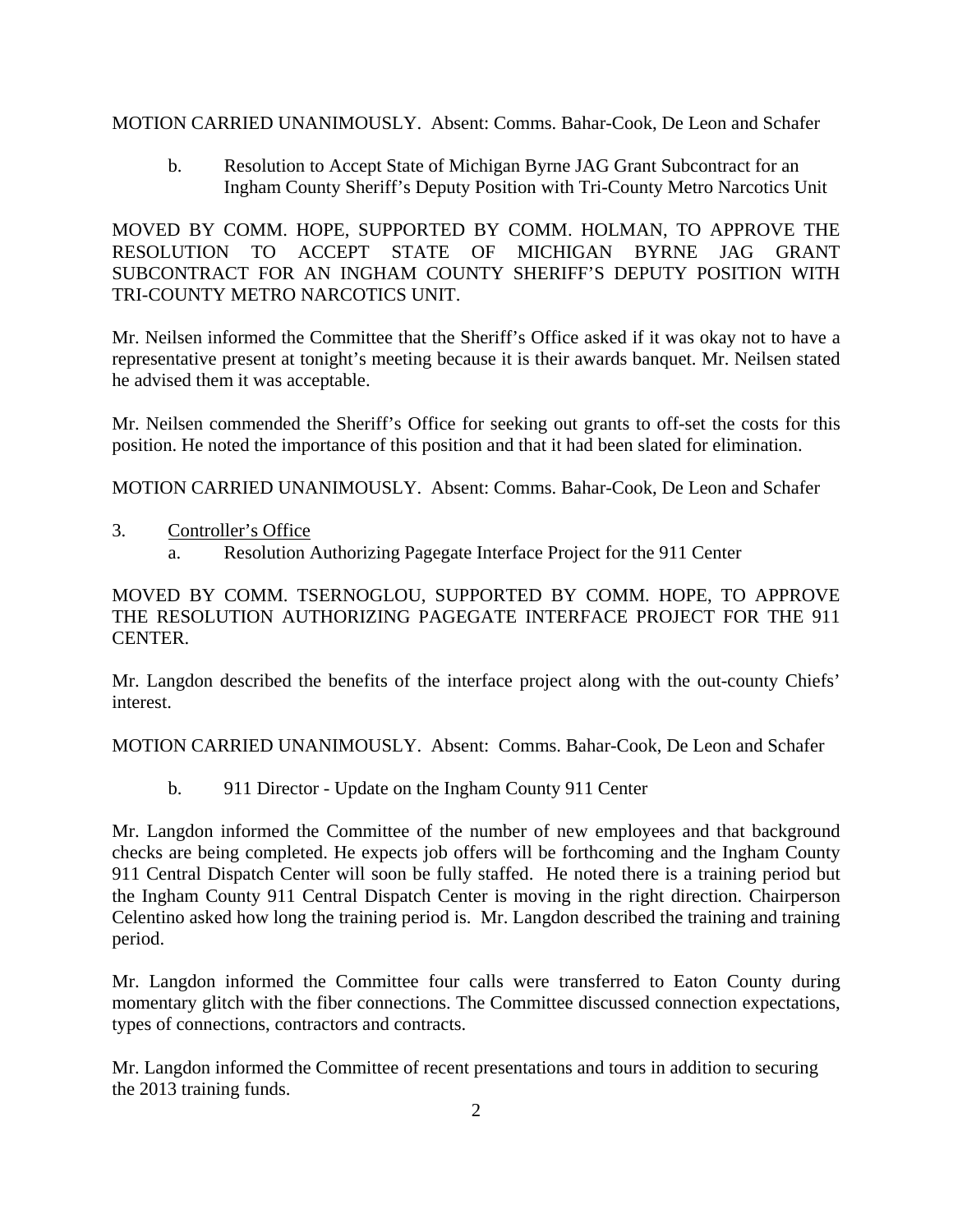4. Board Referral - Report from the State of Michigan Department of Human Services Regarding their Review of the Child Care Fund for the Ingham County Court

The Board Referral was received and placed on file.

**Announcements** None.

Public Comment None.

The meeting adjourned at approximately 6:22 p.m.

Respectfully submitted,

Julie Buckmaster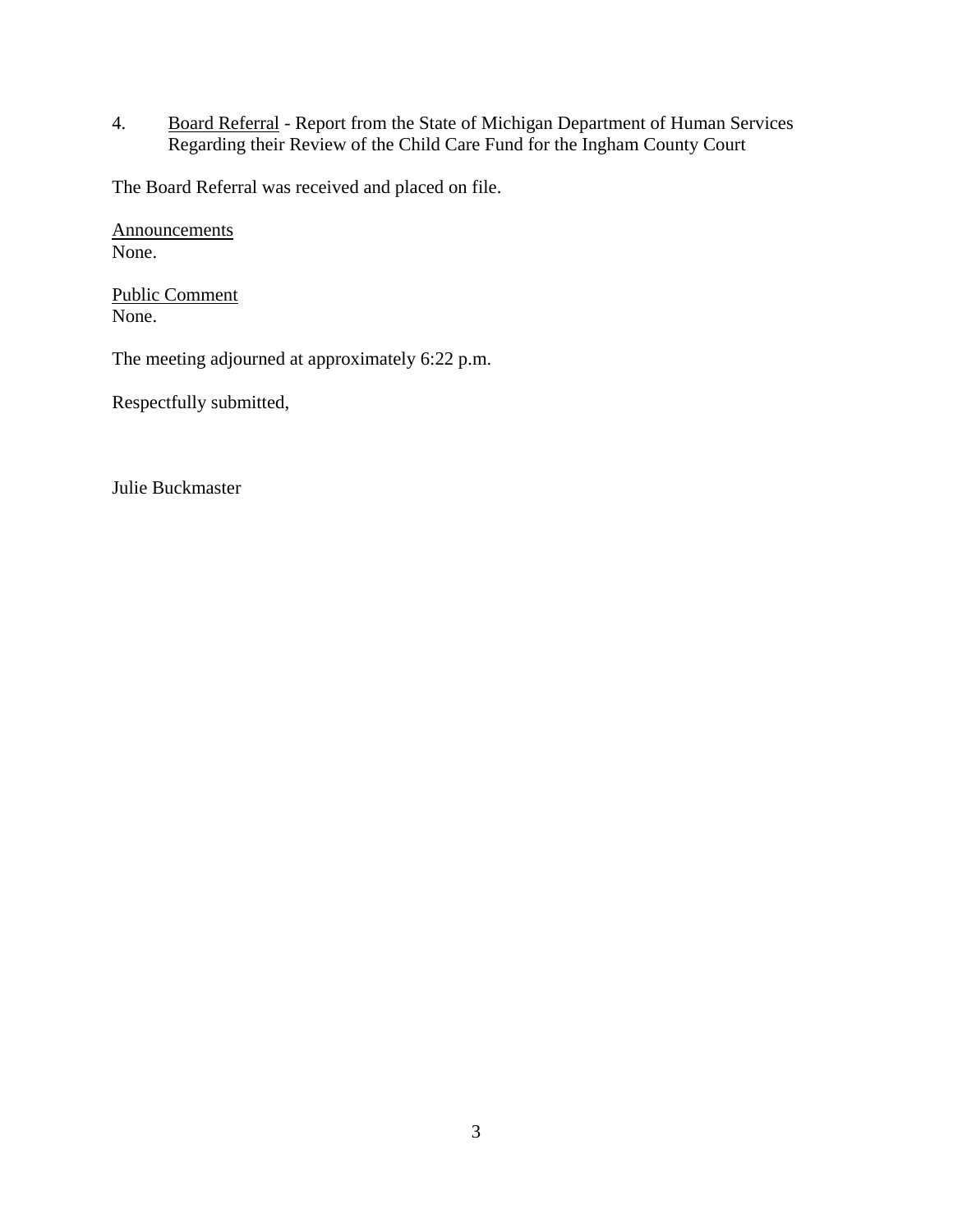# **MARCH 28, 2013 LAW & COURTS AGENDA STAFF REVIEW SUMMARY**

### **RESOLUTION ACTION ITEMS:**

### **The Deputy Controller is recommending approval of the following resolutions:**

*1a. Sheriff's Office - Resolution Authorizing Participation with the Meridian Township Police Department Highway Safety Grant* 

This resolution authorizes the Ingham County Sheriff's Office to participate with the Meridian Township Police Department in the Traffic Enforcement grant for an amount up to \$65,000 for the time period of October 1, 2012 through September 30, 2013. This is a long time grant that Ingham County has participated in whereby increased traffic enforcement patrols are conducted to decrease the number of drunk driving violations and seatbelt violations within Ingham County. Meridian Township is serving as the fiduciary again this year. The County will be reimbursed up to \$65,000 in overtime costs through this grant and the budget will be increased accordingly. (See attached memo for details.)

*1b.* Sheriff's Office *- Resolution to Honor Sergeant Timothy D. Currin for his 25 Years of Service to the Ingham County Sheriff's Office* 

This resolution authorizes honoring a long time County Sheriff's Office employee upon his retirement.

*3a.* Controller's Office - *Resolution to Authorize a Contract for the Purpose of Conducting a Public Information and Education Program for the Ingham County 911 Emergency Telephone and Dispatch System* (*Full Information on the Recommendation will be Presented at the Meeting.*)

This resolution authorizes the acceptance of the Ingham County 9-1-1 Advisory Committee recommendation that the Ingham County Board of Commissioners initiate a Public Information and Education Program for the Ingham County 911 Emergency Telephone And Dispatch System in order to educate the public on the importance of communicating clear and accurate information regarding the location and nature of 911 related emergencies to the Ingham County 9-1-1 Central Dispatch Center. The Resolution would authorize surplus 9-1-1 funds be utilized to contract for the costs associated with a qualified contractor to work with the County to develop this Public Information and Education Program (See attached memo for details.)

#### **This portion of the agenda is for informational purposes:**

- *2.* Community Corrections Advisory Committee (CCAB) *Mary Sabaj Director Update on CCAB State Budget Cuts (No material)*
- *3b.* Controller's Office /911 Center *911 Director Update on the Ingham County 911 Center*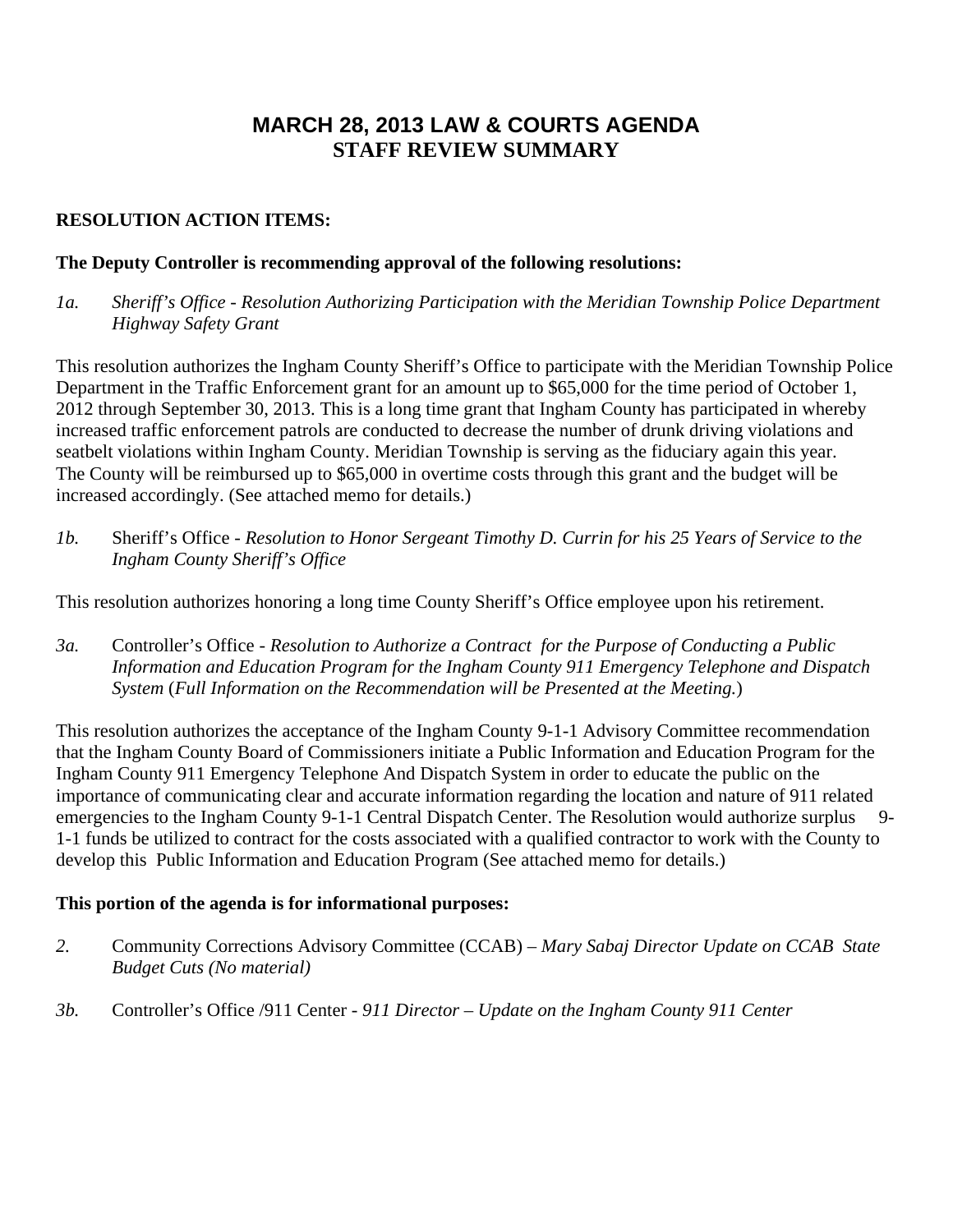# **M E M O R A N D U M**

<span id="page-5-0"></span>

| TO:          | Law & Courts Committee<br><b>Finance Committee</b> |
|--------------|----------------------------------------------------|
| <b>FROM:</b> | Major Joel Maatman                                 |
| DATE:        | March 1, 2013                                      |
| RE:          | <b>Traffic Enforcement and Compliance Grant</b>    |

This resolution requests permission to participate with the Meridian Township Police Department for the Traffic Enforcement and Compliance Grant, for the amount up to \$65,000.00 for the time period October 1, 2012 through September 30, 2013.

Meridian Township Police Department will reimburse Ingham County Sheriff's Deputies overtime spent working on this grant.

The financial implications for participating in this grant for the county will be to increase Ingham County Sheriff's Office overtime budget up to \$65,000.00 for reimbursement of overtime wages for participating with Meridian Township Police Department in this grant.

This is an annual grant Ingham County Sheriff's Office participates with Meridian Township Police Department and other area police agencies in Ingham County.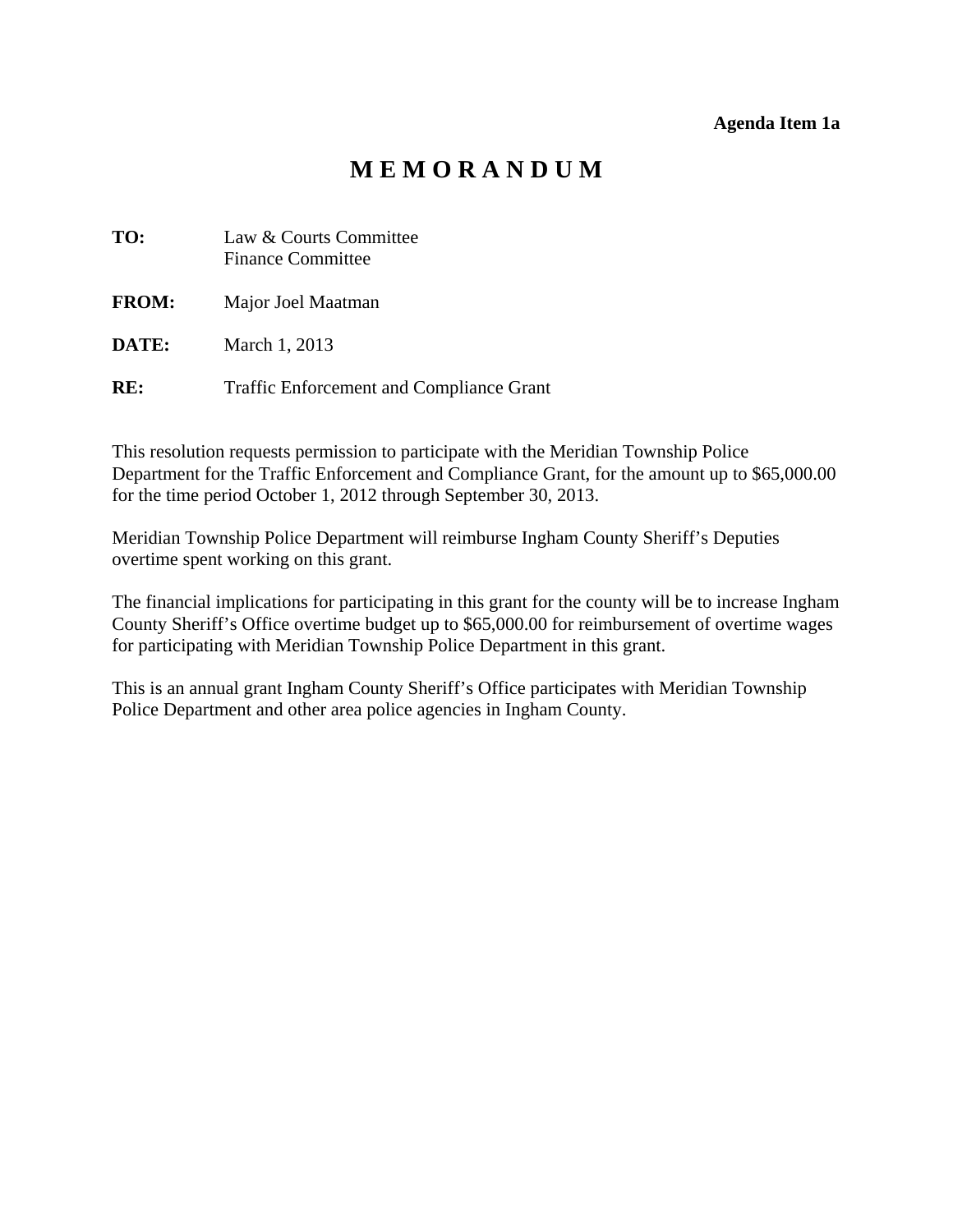Introduced by the Law & Courts and Finance Committees of the:

## INGHAM COUNTY BOARD OF COMMISSIONERS

### **RESOLUTION AUTHORIZING PARTICIPATION WITH THE MERIDIAN TOWNSHIP POLICE DEPARTMENT HIGHWAY SAFETY GRANT**

WHEREAS, the Meridian Township Police Department entered into a Traffic Enforcement Grant Agreement with the Michigan Department of State Police's Office of Highway Safety Planning; and

WHEREAS, the purpose is to provide enforcement action to decrease the number of drunk driving violations and seatbelt violations by conducting random patrols, specifically for enforcement against those violations within Ingham County; and

WHEREAS, the Ingham County Sheriff's Office wishes to participate with the Meridian Township Police Department in the operation of the Traffic Enforcement Grant acquired by the Meridian Township Police Department; and

WHEREAS, Meridian Township Police Department shall reimburse Ingham County from the grant funds for the Sheriff Deputies' overtime wages and personnel costs not to exceed \$65,000.00; and

THEREFORE BE IT RESOLVED, that the Ingham County Board of Commissioners hereby authorizes the Ingham County Sheriff's Office to participate with the Meridian Township Police Department in the Traffic Enforcement grant for an amount up to \$65,000.00 for the time period of October 1, 2012 through September 30, 2013.

BE IT FURTHER RESOLVED, that the Controller/Administrator is authorized to amend the Ingham County Sheriff's Office 2013 budget in accordance with this resolution.

BE IT FURTHER RESOLVED, that the Chairperson of the Ingham County Board of Commissioner, the County Clerk, and the Sheriff are authorized to sign any necessary contract documents consistent with this resolution and approved as to form by the County Attorney.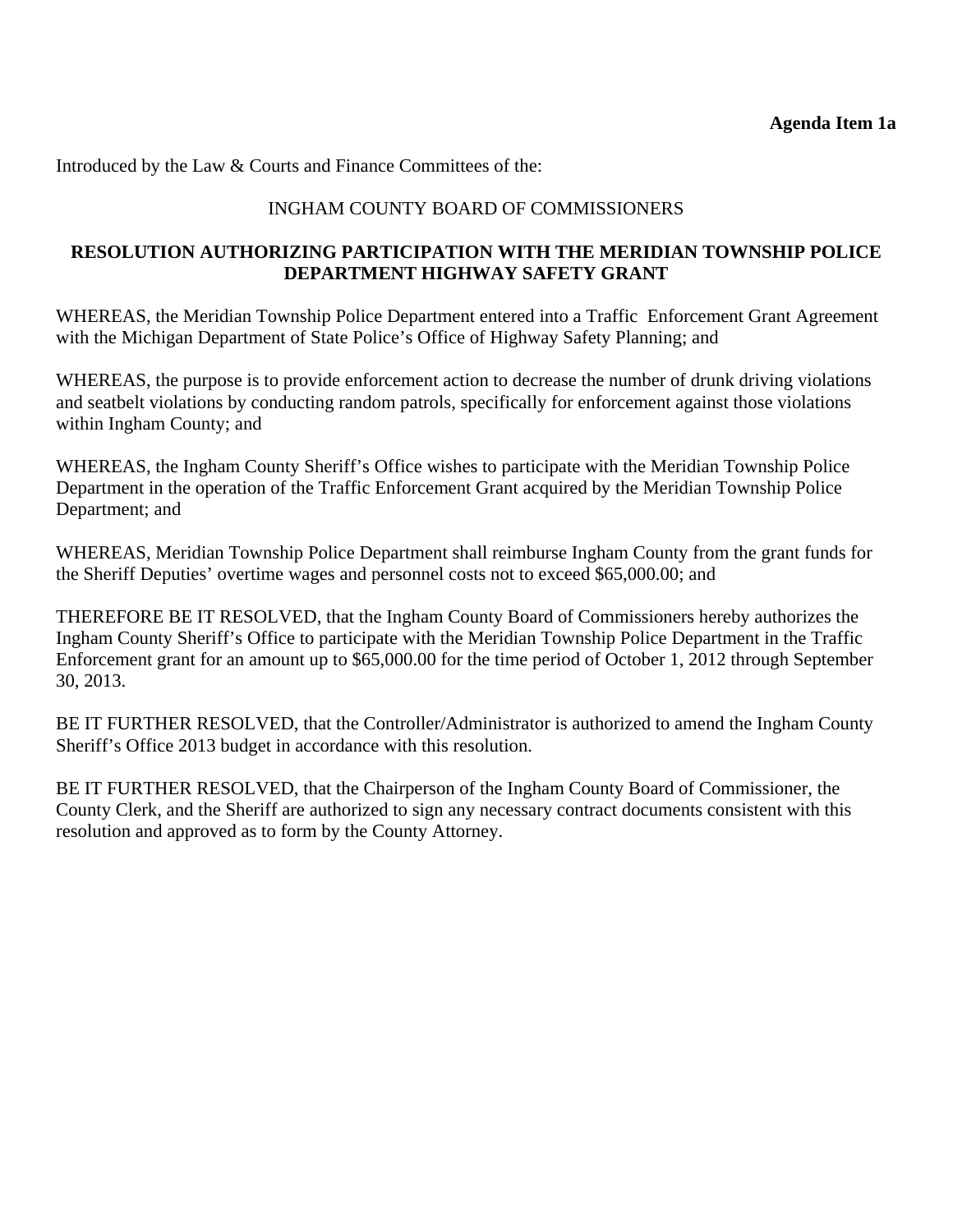<span id="page-7-0"></span>Introduced by the Law & Courts Committee of the:

### INGHAM COUNTY BOARD OF COMMISSIONERS

### **RESOLUTION TO HONOR SERGEANT TIMOTHY D. CURRIN FOR HIS 25 YEARS OF SERVICE TO THE INGHAM COUNTY SHERIFF'S OFFICE**

WHEREAS, Sgt. Timothy Currin started his career with the Ingham County Sheriff's Office on January 2, 1988, his first assignment was as a Deputy in the Corrections Division where he was assigned as a Jail Security Officer; and

WHEREAS, Sergeant Timothy Currin assigned as a Jail Security Officer, was transferred to the Receiving Section. Sergeant Currin was transferred in March of 1993 to the Inmate Worker Coordinators Position. In May of 1996, he was selected as a Corrections Training Officer (CTO), then in February of 1997 returned to his assignment in the Receiving Section. In August 2004, Sergeant Currin was transferred to help open and run the work release housing unit of Post #10; and

WHEREAS, Sergeant Currin was promoted to the rank of Sergeant on May 8, 2010, he was assigned to supervise the staff in the Corrections Division of the Ingham County Sheriff's Office; and

WHEREAS, throughout Sergeant Currin's career with the Ingham County Sheriff's Office he served in other capacities such as: A certified Breathalyzer Operator by Michigan Department of State Police in December 1990. He also held the position of President of the Non-Supervisors Fraternal Order of Police Union. (F.O.P.); and

WHEREAS, Sergeant Currin took many leadership roles within the Ingham County Sheriff's Office, such as being selected as a Temporary Command Officer during several different years of his career. He also used his skills and experiences to participate and manage special exercises/emergency situation like Jail Disaster Drill Exercises and Jail Emergency Overcrowding Releases; and

WHEREAS, Sergeant Currin received numerous letters of appreciation, he was also awarded two Unit Citations and was named as the 1995 Ingham County Sheriff's Office "Employee of the Year"; and

WHEREAS, after 25 years of dedicated service to the Citizens of Ingham County, Sergeant Timothy Currin is retiring on December 28, 2012 to spend time with his family and enjoy his numerous hobbies.

THEREFORE BE IT RESOLVED, that Ingham County Board of Commissioners hereby honor Sergeant Timothy D. Currin for 25 years of dedicated service to the Citizens of Ingham County and wish him continued success in all his endeavors.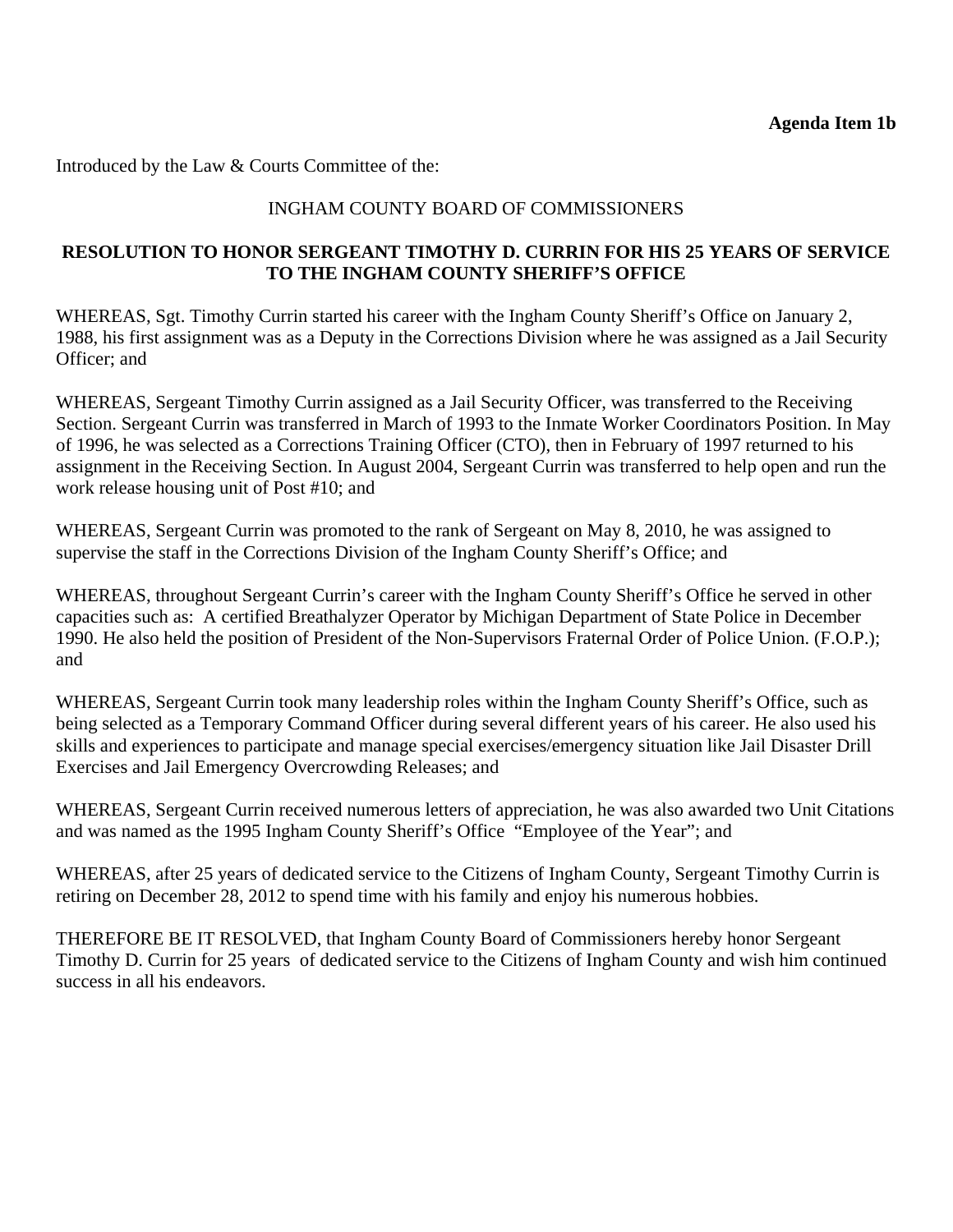#### **Agenda Item 3a**

<span id="page-8-0"></span>

| TO:   | Ingham County Law & Courts and Finance Committees                                                                                                                                    |
|-------|--------------------------------------------------------------------------------------------------------------------------------------------------------------------------------------|
| FROM: | John L. Neilsen, Deputy Controller                                                                                                                                                   |
| DATE: | March 22, 2013                                                                                                                                                                       |
| RE:   | Resolution To Authorize A Contract For The Purpose Of Conducting A Public<br>Information And Education Campaign For The Ingham County 911 Emergency<br>Telephone And Dispatch System |

Commissioners:

At the Law & Courts Meeting on February 28, 2013, the Ingham County 9-1-1 Advisory Committee presented the "Advisory Report to the Ingham County 9-1-1 Advisory Committee Regarding Findings and Recommendations of the Advisory Operations Committee".

The Report was the culmination of the review of three 9-1-1 incidents previously reported by the media. As you will recall the County assigned the task to the Ingham County 9-1-1 Advisory Committee to review the three reported incidents and to report back to the County after their review and deliberations with any recommendations they may have.

One of the key recommendations to the Ingham County Board of Commissioners was to initiate a Public Information and Education Program for the Ingham County 911 Emergency Telephone and Dispatch System in order to educate the public on the importance of communicating clear and accurate information regarding the location and nature of 911 related emergencies to the Ingham County 9-1-1 Central Dispatch Center.

The report was adopted as presented and copies were e-mailed to all Commissioners.

The Law & Courts Committee further directed the Controller/Administrator to conduct a Professional Services selection process to identify a qualified contractor for this program.

Professional proposals have been received.

Our intent is to have a recommendation at the Law & Courts Meeting on March 28, 2013.

If you should have any questions, please feel free to contract me.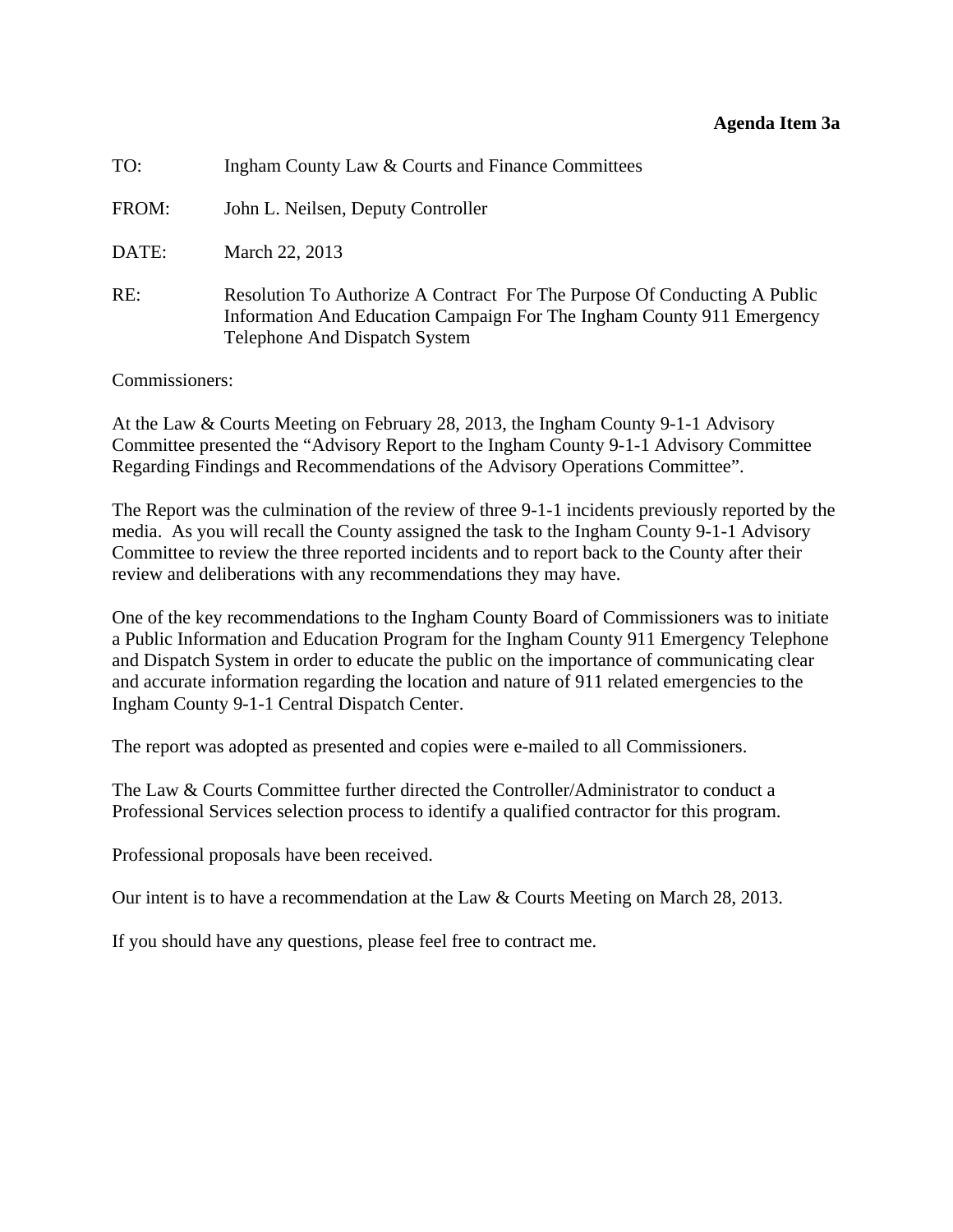Introduced by the Law & Courts and Finance Committees of the:

#### INGHAM COUNTY BOARD OF COMMISSIONERS

#### **RESOLUTION TO AUTHORIZE A CONTRACT FOR THE PURPOSE OF CONDUCTING A PUBLIC INFORMATION AND EDUCATION CAMPAIGN FOR THE INGHAM COUNTY 911 EMERGENCY TELEPHONE AND DISPATCH SYSTEM**

WHEREAS, Ingham County operates a 911 Emergency Telephone Dispatch Center; and

WHEREAS, the Ingham County 9-1-1 Advisory Committee recently recommended that the Ingham County Board of Commissioners initiate a Public Information and Education Campaign for the Ingham County 911 Emergency Telephone and Dispatch System; and

WHEREAS, the purpose of the campaign is to educate the public on the importance of communicating clear and accurate information regarding the location and nature of 911 related emergencies to the Ingham County 9-1-1 Central Dispatch Center; and

WHEREAS, the Ingham County Board of Commissioners Law & Courts Committee accepted and approved the recommendations from the Ingham County 9-1-1 Advisory Committee, and directed the Controller/Administrator to conduct a Professional Services selection process to identify a qualified contractor for this program; and

WHEREAS, the Ingham County Controller/Administrator has obtained quotes from reputable media vendors to perform a Public Information and Education Program.

THEREFORE BE IT RESOLVED, that the Ingham County Board of Commissioners approves up to \$ ----------- ------ to contract with ------------------------ to conduct a Public Information and Education Program for the Ingham County 911 Emergency Telephone And Dispatch System to be completed during the time period of ---- ---------------------- .

BE IT FURTHER RESOLVED, that the Chairperson of the Ingham County Board of Commissioners and County Clerk are authorized to sign any contract documents consistent with this resolution subject to the approval as to form by the County Attorney.